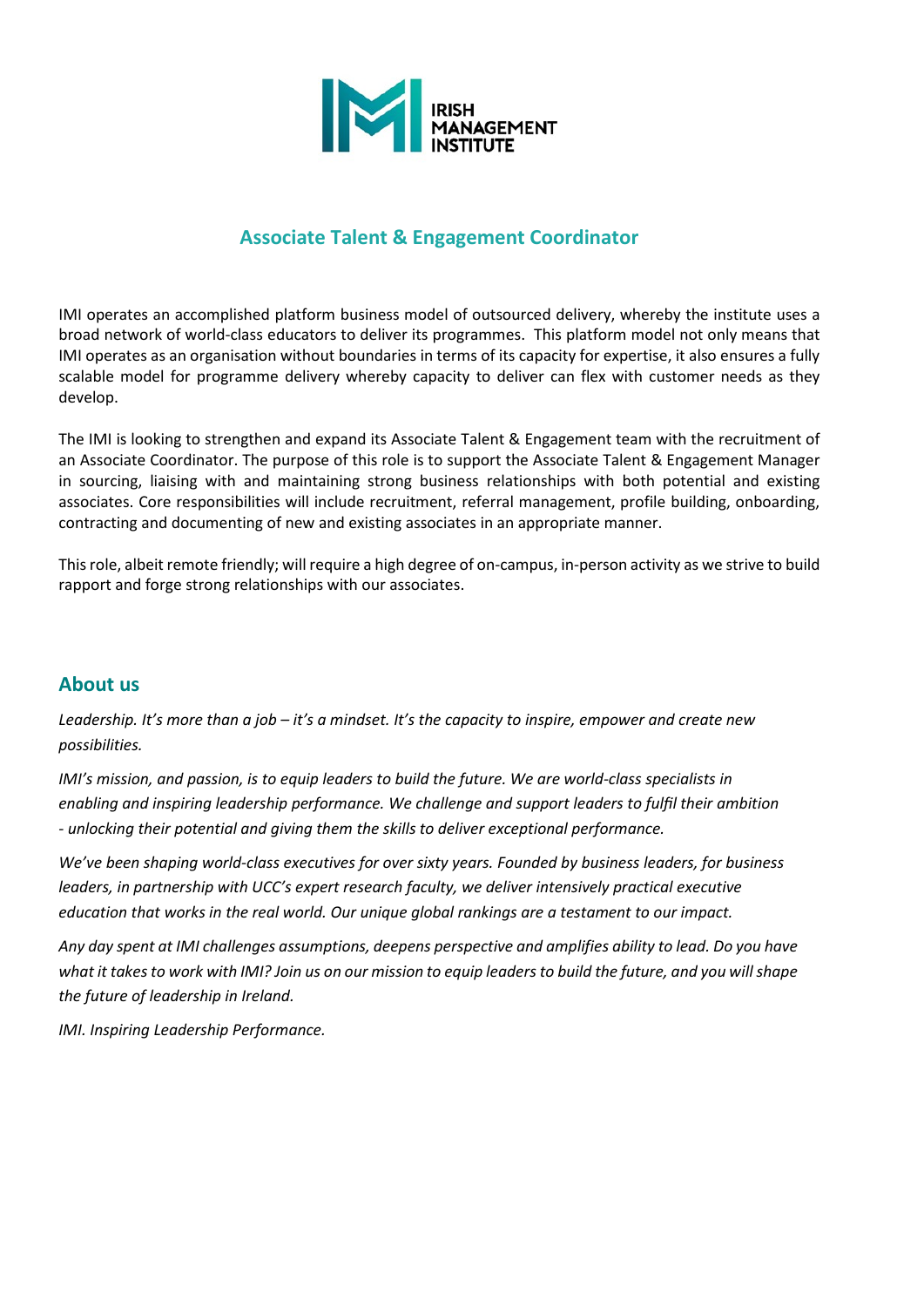# **Key Responsibilities**

(Key responsibilities include, but may not be limited to):

- Responsible for all aspects of contract management; including contract detail/negotiation, queries, drafting, authorisations, digitising and storage.
- Ensure all contract management meets IMI quality assurance standards and adheres to best practice GDPR policy.
- To act as the primary point of contact with Associates and IMI stakeholders in relation to contract management, contract compliance and contract issues.
- Monitors and review contract and agreements, and liaise with CDM, budget holder or SBU signatory to resolve errors or anomalies.
- Act as a point of contact for the Finance Department in the resolution of fees & payment queries.
- Support the organisation in compiling associate reports, data analytics and insights for internal reporting, UCC and accreditation or ranking bodies i.e FT Rankings, AACSB, HEA etc
- Support the Talent & Engagement Team in the delivery of performance management data and reports.
- Assist with the associate profile building, onboarding and documenting of new and existing associates in an appropriate manner.
- Support the recruitment of world-class qualified learning and development specialists, coaches, mentors, guest speakers and programme directors to meet both the current and future requirements of IMI. This will involve searching for, screening, interviewing, and shortlisting candidates to sit on our associate panel.
- Support the Talent & Engagement Manager to build a sense of Associate Community within the IMI.
- Support the development of long-term business relationships with associates on the panel, whilst ensuring that the IMI brand is properly maintained and promoted throughout all activities.
- Support other areas of the business in pre-empting and analysing the needs of the various projects requiring associate deliverers.
- Preparing regular and ongoing communications with associates.
- Assist associates to adhere to quality assurance regulations.
- Participate at events (IMI and external) to facilitate expanding the associate faculty network.
- Work with Associates and IMI stakeholders to resolve finance and payment queries.
- Support the quality audit process in conjunction with all IMI stakeholders to ensure standards are maintained.

## **Candidate Requirements**

- 5 years plus experience in recruitment (sourcing, assessing and interviewing candidates), contracting or community management; or experience in a learning and development role is desirable.
- Degree or Masters' in a Business Discipline is a requirement.
- Superior organisational skills, be self-driven, well-organised, and able to work independently with initiative and a hands-on execution style.
- Strong interpersonal and communication skills will be critical.
- Experience of process implementation or process improvement would be an advantage.
- Experience within the education sector would be preferable.
- Ability to priorities tasks and work to tight deadlines
- Have experience working in teams in a professional environment.
- Demonstrate good technical and modern media skills.
- Excellent administrative skills are a key requirement with a proficiency in the use of the full Microsoft Office suite including Word, PowerPoint, Excel and Outlook.

#### **Please Note that Candidates should have a valid visa/work permit if applicable.**